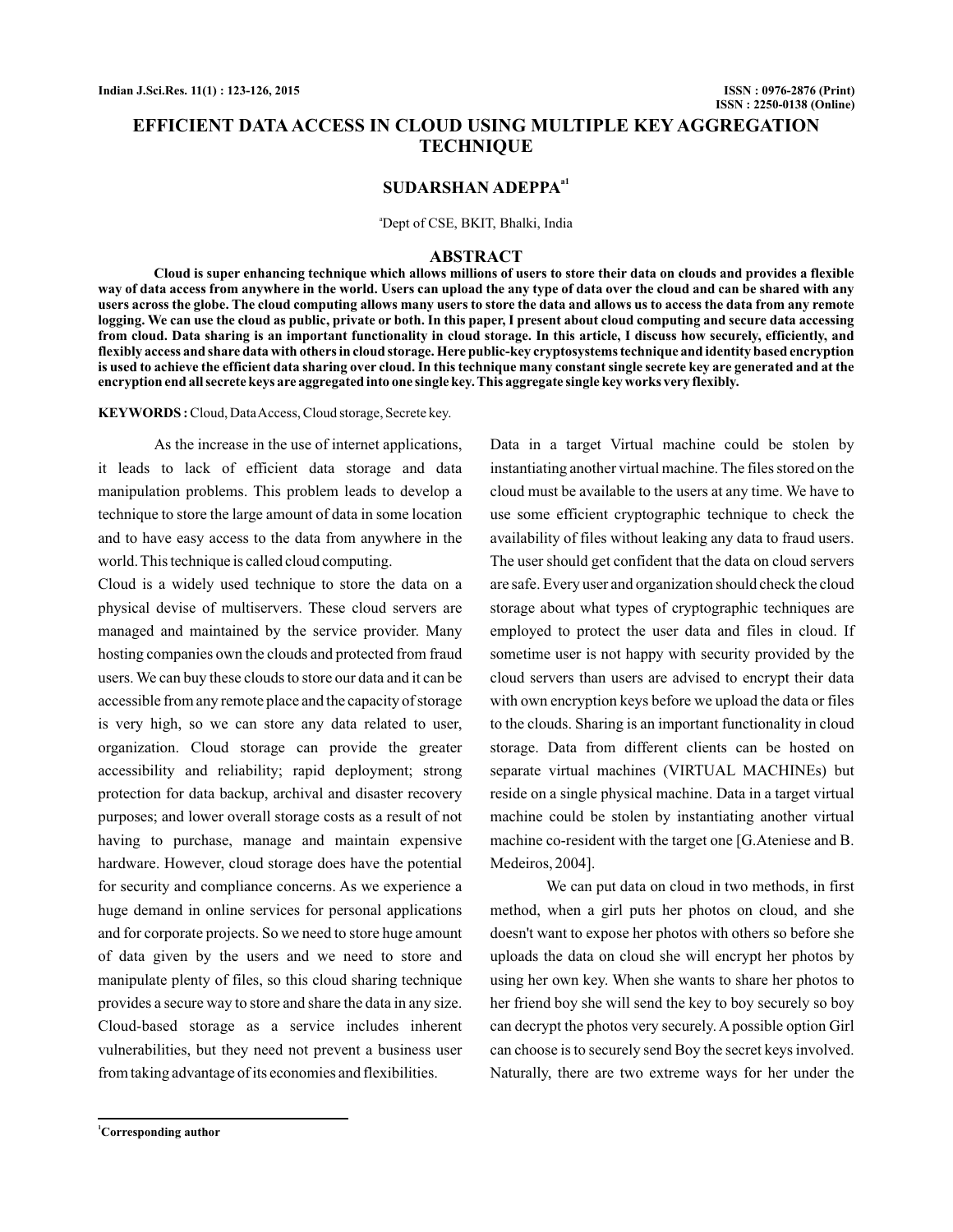traditional encryption paradigm Girl encrypts all files with a single encryption key and gives Boy the corresponding secret key directly. Girl encrypts files with distinct keys sends Boy the corresponding secret keys



**Figure 1: Cloud Structure**

In second method user can encrypt each photo or file separately with separate key for each photos [G.Ateniese and B. Medeiros, 2004]. If user uploads thousand photos then he need thousand channel for each photos to encrypt with separate key, and it will be more expansive to store thousand keys every time. The above figure 1 shows the structure of cloud.

Encryption keys also come with two flavors symmetric key or asymmetric (public) key. Using symmetric encryption, the Girl has to provide encryption key to boy when she starts data sharing. Generally girl will use public key cryptographic technique to encrypt and decrypt the data. Encryption key and decryption key are different in public-key encryption. The use of public-key encryption gives more flexibility for our applications. For example, in enterprise settings, every employee can upload encrypted data on the cloud storage server without the knowledge of the company's master-secret key.

### **AGGREGATIONS TECHNIQUE**

The data sharing in cloud can be done efficiently using a public key encryption technique called key aggregate cryptosystem. key aggregate cryptosystem uses a cipher-text identifier. These cipfer text identifiers are categories into different classes. Here in this technique user message or files are encrypted under the identifiers of cipher-text, where each owner holds a master key called master secrete key The key owner holds a master-secret called master secret key, which can be used to extract secret keys for different classes. More importantly, the extracted key have can be an aggregate key which is as compact as a secret key for a single class, but aggregates the power of many such keys, i.e., the decryption power for any subset of cipher-text classes. With our solution, Girl can simply send Boy a single aggregate key via a secure e-mail. Boy can download the encrypted photos from Girl's Dropbox space and then use this aggregate key to decrypt these encrypted photos. The scenario is depicted in Figure 1. The sizes of public key, master key and aggregate key is constant in keyaggregations technique.

The data owner establishes the public system parameter via Setup and generates a public/master-secret3 key pair via Key Gen. Messages can be encrypted via Encrypt by anyone who also decides what cipher-text class is associated with the plaintext message to be encrypted. The data owner can use the master secret to generate an aggregate decryption key for a set of cipher-text classes via Extract. The generated keys can be passed to delegates securely via secure e-mails or secure devices) finally, any user with an aggregate key can decrypt any cipher-text provided that the cipher-text's class is contained in the aggregate key via Decrypt.

## **DATA ACCESS AND SHARING OVER ENCRYPTION**

Once the data is stored in cloud, users can access the data at anytime. For this purpose here we use an Aggregate key is used for the secure data sharing over the distributed data sharing in cloud environment. Aggregate key consist of various derivation of identity and attribute based classes of respective data owner in the cloud. Aggregation key is used to sharing the data between one to other. The key aggregation technique is useful when the delegation to be efficient and flexible. Key aggregation enables content provider to share other's data in a confidential and elective way, with a fixed and small cipher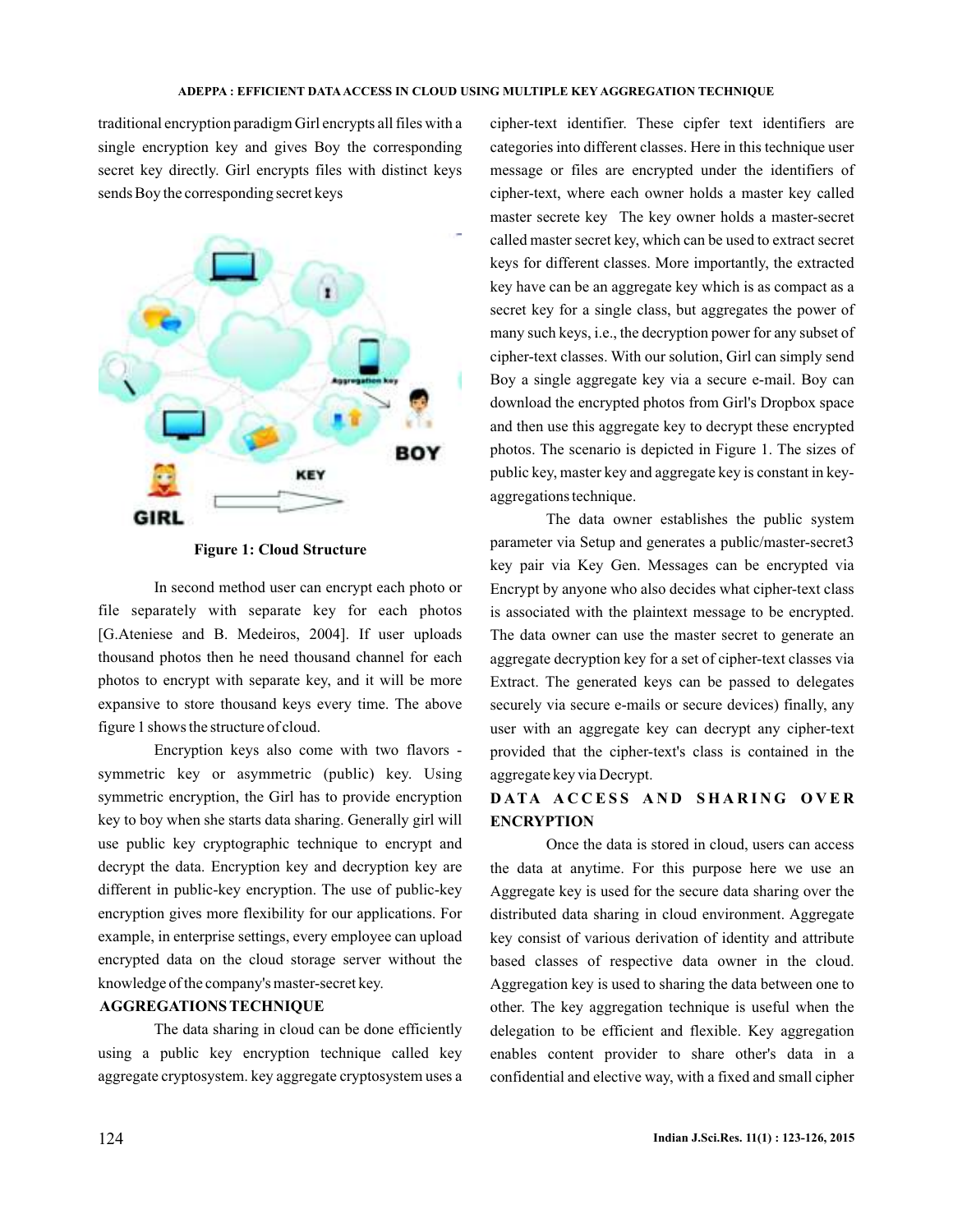text expansion, by distributing to each authorized user a single and small aggregate key. Girl wants to share her data on the server. The key generation phase is provided by public key and master key pair. In this public and master key pairs are secretly done by Girl. Girl encrypts the data using public key and these data are uploaded to the server. Girl is willing to share a data to boy. Girl can compute the aggregate key for boy, it's performed by master key, and this aggregate key is sent to boy via email and this aggregation key is used to download the data and decrypt the data. In this example input is master key and data and output is aggregate key. It's the primary key having more than one column. Key aggregation is group of public key and private key used for transmission of data. The combination of public and private key is known as key aggregation. Key is nothing but composite or concatenated key. Example different books may have identical title, authors. In this case we can take title, author, and publication date as the aggregate key which acts as primary key. Map reduce function is also used in key aggregation.

### **IDENTITYBASED ENCRYPTION**

To secure the data from others we need to use some different encryption techniques. Its primary innovation was its use of user identity attributes, such as email addresses or phone numbers, instead of digital certificates, for encryption and signature verification. This feature significantly reduces the complexity of a cryptography system by eliminating the need for generating and managing users' certificates [T. Okamoto and K. Takashima, 2011]. It also makes it much easier to provide cryptography to unprepared users, since messages may be encrypted for users before they interact with any system components. At the time Shamir published his proposal he had already determined a way of using the existing RSA function for an identity-based signature (IBS) scheme, but had yet to solve the problem of identity-based encryption (IBE). This remained an open problem until 2001, when two independent lines of research (Boneh and Franklin, as well as Cocks) arrived at solutions to the problem. Since time, identity-based cryptography has been a heavily-researched topic in the field of cryptography.

In addition to academic research, commercial product offerings are also now available, most notably those of Voltage Security, Identity-based encryption (IBE) is a public key encryption where it uses user identities by setting user identity such as email address. The IBE contains a private key generator (PKG) which holds the master key and issues secrete keys to all users with respect to identity. The encryption can take the public parameter and a user identity message. The recipient can decrypt this cipher-text by his secrete key SECURITY OF IDENTITY-BASED CRYPTOGRAPHY. The vast majority of proposed identity-based cryptography schemes and certainly all of those discovered so far that are computationally efficient, are based on mathematical functions called bilinear no degenerate maps.Abilinear no degenerate map is a function pairing elements from one cyclic group to another of the same prime order, where the discrete log problem is hard in the first group [Frank E. Gillett, 2008].The security of identity-based cryptography is based on the assumption that the particular bilinear maps chosen are one-way functions, meaning it is easy to calculate their result given a pair of operands but hard to calculate the inverse. This property is often referred to as the Bilinear Diffie Hellman Assumption, since the Bilinear Diffie-Hellman problem is reducible (algorithmically equivalent) to the discrete-log or inverse operation for these bilinear maps [T. Okamoto and K. Takashima, 2011].

IBE: Issues: One main problem: size of the ciphertext is very large; two elements of ZN per bit.Boneh, Gentry and Hamburg. An IBE which encrypts a single bit. (A general description of which the Cocks-IBE is not an instantiation.)2. Reuse of randomness for encrypting more than one bit. Significantly reduces the size of the ciphertext. Trade-off: substantial increase in encryption time. Better balance: ongoing research work.

### **CONCLUSION**

Cloud computing technique makes very easy to play with data at anytime with anyone. The cloud storage provides very efficient technique to store huge amount of data on cloud and it can be accessed from any remote area